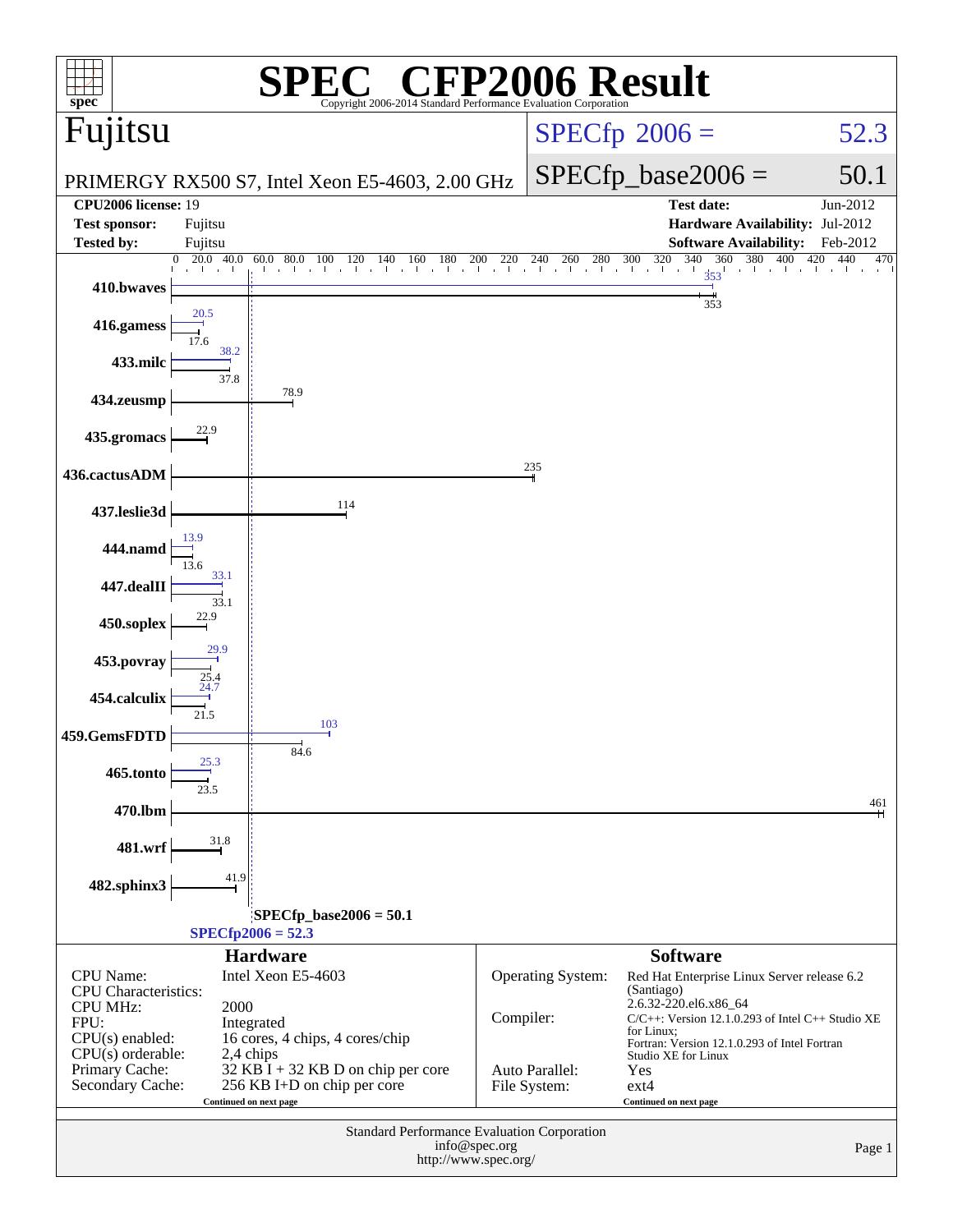

| <b>Benchmark</b> | <b>Seconds</b> | Ratio | <b>Seconds</b>                                                                                           | Ratio | <b>Seconds</b> | Ratio | <b>Seconds</b> | <b>Ratio</b> | <b>Seconds</b> | <b>Ratio</b> | <b>Seconds</b> | <b>Ratio</b> |
|------------------|----------------|-------|----------------------------------------------------------------------------------------------------------|-------|----------------|-------|----------------|--------------|----------------|--------------|----------------|--------------|
| 410.bwayes       | 39.5           | 344   | 38.5                                                                                                     | 353   | 38.3           | 355   | 38.5           | 353          | 38.5           | 353          | 38.5           | 353          |
| 416.gamess       | 1109           | 17.7  | 1112                                                                                                     | 17.6  | 1112           | 17.6  | 953            | 20.5         | 957            | 20.5         | 951            | 20.6         |
| 433.milc         | 243            | 37.8  | 243                                                                                                      | 37.8  | 243            | 37.8  | 241            | 38.2         | 241            | 38.2         | 241            | 38.2         |
| 434.zeusmp       | 115            | 78.9  | 116                                                                                                      | 78.8  | 115            | 79.1  | <b>115</b>     | 78.9         | 116            | 78.8         | 115            | 79.1         |
| 435.gromacs      | 312            | 22.9  | 311                                                                                                      | 23.0  | 313            | 22.8  | 312            | 22.9         | 311            | 23.0         | 313            | 22.8         |
| 436.cactusADM    | 50.6           | 236   | 50.8                                                                                                     | 235   | 50.8           | 235   | 50.6           | 236          | 50.8           | 235          | 50.8           | 235          |
| 437.leslie3d     | 82.7           | 114   | 82.7                                                                                                     | 114   | 82.7           | 114   | 82.7           | 114          | 82.7           | 114          | 82.7           | <b>114</b>   |
| 444.namd         | 590            | 13.6  | 590                                                                                                      | 13.6  | 590            | 13.6  | 579            | 13.9         | 579            | 13.8         | 579            | 13.9         |
| 447.dealII       | 345            | 33.1  | 346                                                                                                      | 33.1  | 345            | 33.1  | 345            | 33.2         | 345            | 33.1         | 346            | 33.1         |
| 450.soplex       | 365            | 22.8  | 365                                                                                                      | 22.9  | 364            | 22.9  | 365            | 22.8         | 365            | <u>22.9</u>  | 364            | 22.9         |
| 453.povray       | 209            | 25.5  | 209                                                                                                      | 25.4  | 210            | 25.3  | 176            | 30.1         | 178            | 29.9         | 178            | 29.9         |
| 454.calculix     | 384            | 21.5  | 384                                                                                                      | 21.5  | 385            | 21.4  | 333            | 24.7         | 336            | 24.5         | 333            | 24.8         |
| 459.GemsFDTD     | 125            | 84.6  | 125                                                                                                      | 84.6  | 125            | 84.6  | 104            | 102          | 103            | 103          | <b>103</b>     | 103          |
| 465.tonto        | 418            | 23.5  | 426                                                                                                      | 23.1  | 417            | 23.6  | 389            | 25.3         | 390            | 25.2         | 389            | 25.3         |
| 470.1bm          | 29.8           | 461   | 29.6                                                                                                     | 464   | 29.8           | 461   | 29.8           | 461          | 29.6           | 464          | 29.8           | 461          |
| 481.wrf          | 346            | 32.2  | 352                                                                                                      | 31.8  | 353            | 31.6  | 346            | 32.2         | 352            | 31.8         | 353            | 31.6         |
| 482.sphinx3      | 465            | 41.9  | 464                                                                                                      | 42.0  | 473            | 41.2  | 465            | 41.9         | 464            | 42.0         | 473            | 41.2         |
|                  |                |       | Results appear in the order in which they were run. Bold underlined text indicates a median measurement. |       |                |       |                |              |                |              |                |              |

### **[Operating System Notes](http://www.spec.org/auto/cpu2006/Docs/result-fields.html#OperatingSystemNotes)**

 Stack size set to unlimited using "ulimit -s unlimited" Transparent Huge Pages disabled with: echo never > /sys/kernel/mm/redhat\_transparent\_hugepage/enabled

### **[Platform Notes](http://www.spec.org/auto/cpu2006/Docs/result-fields.html#PlatformNotes)**

 BIOS configuration: Intel HT Technology = Disable Frequency Floor Override = Enable

> Standard Performance Evaluation Corporation [info@spec.org](mailto:info@spec.org) <http://www.spec.org/>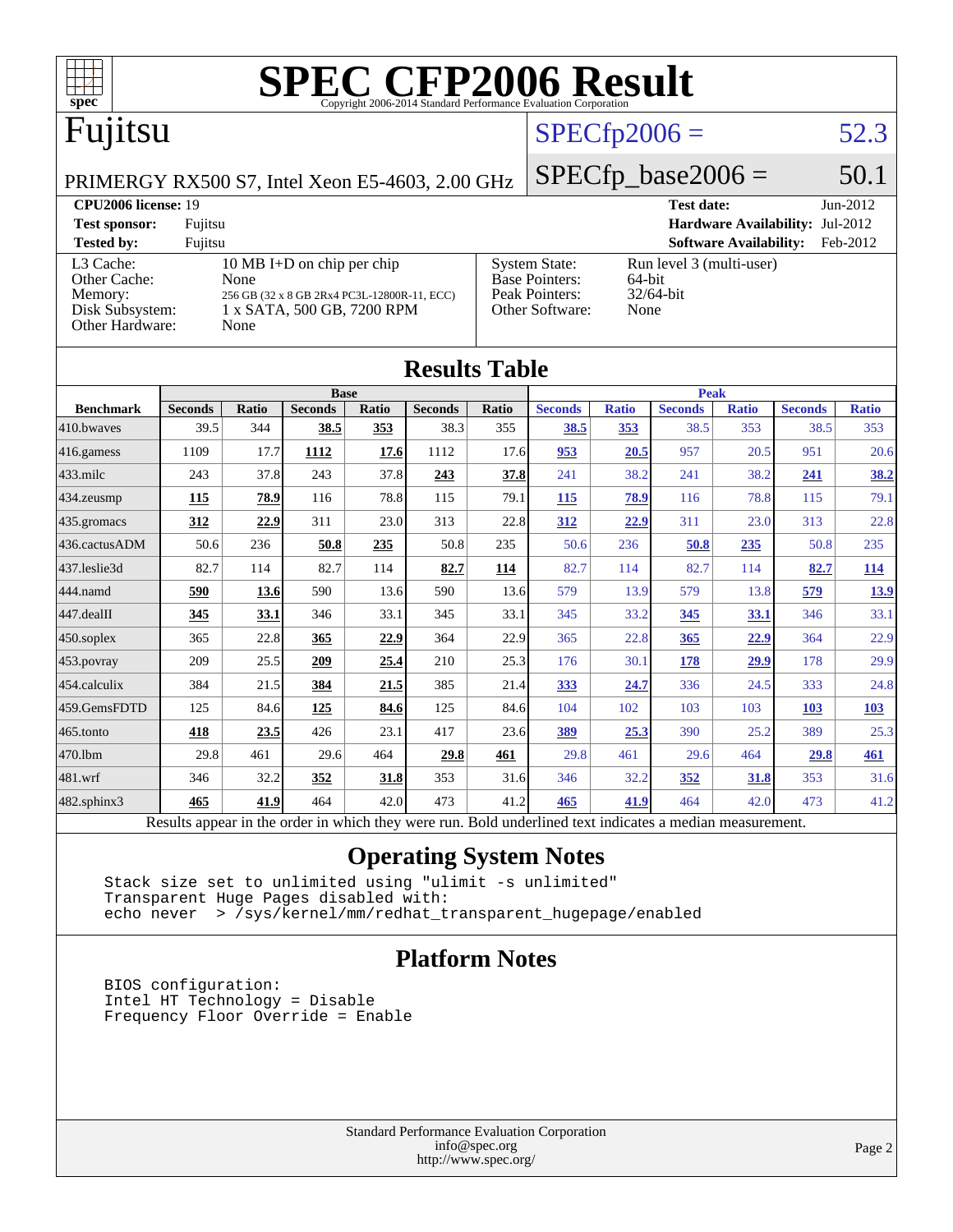

# **[SPEC CFP2006 Result](http://www.spec.org/auto/cpu2006/Docs/result-fields.html#SPECCFP2006Result)**

# Fujitsu

 $SPECfp2006 = 52.3$  $SPECfp2006 = 52.3$ 

PRIMERGY RX500 S7, Intel Xeon E5-4603, 2.00 GHz

**[Test sponsor:](http://www.spec.org/auto/cpu2006/Docs/result-fields.html#Testsponsor)** Fujitsu **[Hardware Availability:](http://www.spec.org/auto/cpu2006/Docs/result-fields.html#HardwareAvailability)** Jul-2012 **[Tested by:](http://www.spec.org/auto/cpu2006/Docs/result-fields.html#Testedby)** Fujitsu **[Software Availability:](http://www.spec.org/auto/cpu2006/Docs/result-fields.html#SoftwareAvailability)** Feb-2012

 $SPECfp\_base2006 = 50.1$ **[CPU2006 license:](http://www.spec.org/auto/cpu2006/Docs/result-fields.html#CPU2006license)** 19 **[Test date:](http://www.spec.org/auto/cpu2006/Docs/result-fields.html#Testdate)** Jun-2012

### **[General Notes](http://www.spec.org/auto/cpu2006/Docs/result-fields.html#GeneralNotes)**

Environment variables set by runspec before the start of the run: KMP\_AFFINITY = "granularity=fine,scatter" LD\_LIBRARY\_PATH = "/SPECcpu2006/libs/32:/SPECcpu2006/libs/64" OMP\_NUM\_THREADS = "16"

 Binaries compiled on a system with 1x E3-1270v2 CPU + 32 GB memory using RHEL6.2 For information about Fujitsu please visit: <http://www.fujitsu.com>

**[Base Compiler Invocation](http://www.spec.org/auto/cpu2006/Docs/result-fields.html#BaseCompilerInvocation)**

 $C$  benchmarks:<br>icc  $-m64$ 

[C++ benchmarks:](http://www.spec.org/auto/cpu2006/Docs/result-fields.html#CXXbenchmarks) [icpc -m64](http://www.spec.org/cpu2006/results/res2012q3/cpu2006-20120730-23892.flags.html#user_CXXbase_intel_icpc_64bit_bedb90c1146cab66620883ef4f41a67e)

[Fortran benchmarks](http://www.spec.org/auto/cpu2006/Docs/result-fields.html#Fortranbenchmarks): [ifort -m64](http://www.spec.org/cpu2006/results/res2012q3/cpu2006-20120730-23892.flags.html#user_FCbase_intel_ifort_64bit_ee9d0fb25645d0210d97eb0527dcc06e)

[Benchmarks using both Fortran and C](http://www.spec.org/auto/cpu2006/Docs/result-fields.html#BenchmarksusingbothFortranandC): [icc -m64](http://www.spec.org/cpu2006/results/res2012q3/cpu2006-20120730-23892.flags.html#user_CC_FCbase_intel_icc_64bit_0b7121f5ab7cfabee23d88897260401c) [ifort -m64](http://www.spec.org/cpu2006/results/res2012q3/cpu2006-20120730-23892.flags.html#user_CC_FCbase_intel_ifort_64bit_ee9d0fb25645d0210d97eb0527dcc06e)

### **[Base Portability Flags](http://www.spec.org/auto/cpu2006/Docs/result-fields.html#BasePortabilityFlags)**

| 410.bwaves: -DSPEC CPU LP64                 |                                                                |
|---------------------------------------------|----------------------------------------------------------------|
| 416.gamess: -DSPEC_CPU_LP64                 |                                                                |
| 433.milc: -DSPEC CPU LP64                   |                                                                |
| 434.zeusmp: -DSPEC_CPU_LP64                 |                                                                |
| 435.gromacs: -DSPEC_CPU_LP64 -nofor_main    |                                                                |
| 436.cactusADM: -DSPEC CPU LP64 -nofor main  |                                                                |
| 437.leslie3d: -DSPEC CPU LP64               |                                                                |
| 444.namd: -DSPEC CPU LP64                   |                                                                |
| 447.dealII: -DSPEC CPU LP64                 |                                                                |
| 450.soplex: -DSPEC_CPU_LP64                 |                                                                |
| 453.povray: -DSPEC_CPU_LP64                 |                                                                |
| 454.calculix: - DSPEC CPU LP64 - nofor main |                                                                |
| 459. GemsFDTD: - DSPEC CPU LP64             |                                                                |
| 465.tonto: - DSPEC CPU LP64                 |                                                                |
| 470.1bm: - DSPEC CPU LP64                   |                                                                |
|                                             | 481.wrf: -DSPEC_CPU_LP64 -DSPEC_CPU_CASE_FLAG -DSPEC_CPU_LINUX |
| 482.sphinx3: -DSPEC_CPU_LP64                |                                                                |
|                                             |                                                                |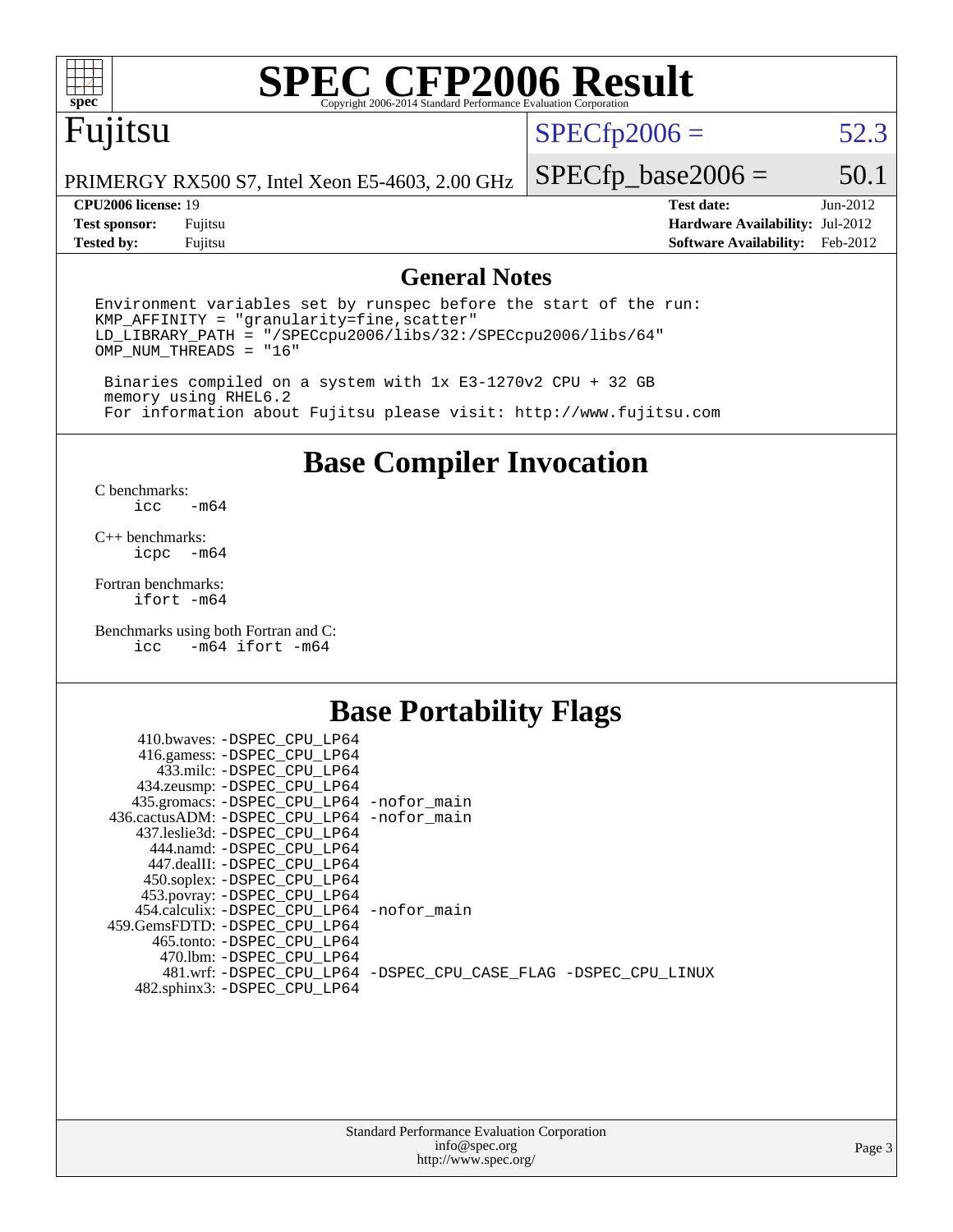

# **[SPEC CFP2006 Result](http://www.spec.org/auto/cpu2006/Docs/result-fields.html#SPECCFP2006Result)**

# Fujitsu

 $SPECfp2006 = 52.3$  $SPECfp2006 = 52.3$ 

PRIMERGY RX500 S7, Intel Xeon E5-4603, 2.00 GHz

**[Tested by:](http://www.spec.org/auto/cpu2006/Docs/result-fields.html#Testedby)** Fujitsu **[Software Availability:](http://www.spec.org/auto/cpu2006/Docs/result-fields.html#SoftwareAvailability)** Feb-2012

 $SPECfp\_base2006 = 50.1$ **[CPU2006 license:](http://www.spec.org/auto/cpu2006/Docs/result-fields.html#CPU2006license)** 19 **[Test date:](http://www.spec.org/auto/cpu2006/Docs/result-fields.html#Testdate)** Jun-2012 **[Test sponsor:](http://www.spec.org/auto/cpu2006/Docs/result-fields.html#Testsponsor)** Fujitsu **[Hardware Availability:](http://www.spec.org/auto/cpu2006/Docs/result-fields.html#HardwareAvailability)** Jul-2012

# **[Base Optimization Flags](http://www.spec.org/auto/cpu2006/Docs/result-fields.html#BaseOptimizationFlags)**

[C benchmarks](http://www.spec.org/auto/cpu2006/Docs/result-fields.html#Cbenchmarks): [-xAVX](http://www.spec.org/cpu2006/results/res2012q3/cpu2006-20120730-23892.flags.html#user_CCbase_f-xAVX) [-ipo](http://www.spec.org/cpu2006/results/res2012q3/cpu2006-20120730-23892.flags.html#user_CCbase_f-ipo) [-O3](http://www.spec.org/cpu2006/results/res2012q3/cpu2006-20120730-23892.flags.html#user_CCbase_f-O3) [-no-prec-div](http://www.spec.org/cpu2006/results/res2012q3/cpu2006-20120730-23892.flags.html#user_CCbase_f-no-prec-div) [-static](http://www.spec.org/cpu2006/results/res2012q3/cpu2006-20120730-23892.flags.html#user_CCbase_f-static) [-parallel](http://www.spec.org/cpu2006/results/res2012q3/cpu2006-20120730-23892.flags.html#user_CCbase_f-parallel) [-opt-prefetch](http://www.spec.org/cpu2006/results/res2012q3/cpu2006-20120730-23892.flags.html#user_CCbase_f-opt-prefetch) [-ansi-alias](http://www.spec.org/cpu2006/results/res2012q3/cpu2006-20120730-23892.flags.html#user_CCbase_f-ansi-alias) [C++ benchmarks:](http://www.spec.org/auto/cpu2006/Docs/result-fields.html#CXXbenchmarks) [-xAVX](http://www.spec.org/cpu2006/results/res2012q3/cpu2006-20120730-23892.flags.html#user_CXXbase_f-xAVX) [-ipo](http://www.spec.org/cpu2006/results/res2012q3/cpu2006-20120730-23892.flags.html#user_CXXbase_f-ipo) [-O3](http://www.spec.org/cpu2006/results/res2012q3/cpu2006-20120730-23892.flags.html#user_CXXbase_f-O3) [-no-prec-div](http://www.spec.org/cpu2006/results/res2012q3/cpu2006-20120730-23892.flags.html#user_CXXbase_f-no-prec-div) [-static](http://www.spec.org/cpu2006/results/res2012q3/cpu2006-20120730-23892.flags.html#user_CXXbase_f-static) [-opt-prefetch](http://www.spec.org/cpu2006/results/res2012q3/cpu2006-20120730-23892.flags.html#user_CXXbase_f-opt-prefetch) [-ansi-alias](http://www.spec.org/cpu2006/results/res2012q3/cpu2006-20120730-23892.flags.html#user_CXXbase_f-ansi-alias) [Fortran benchmarks](http://www.spec.org/auto/cpu2006/Docs/result-fields.html#Fortranbenchmarks): [-xAVX](http://www.spec.org/cpu2006/results/res2012q3/cpu2006-20120730-23892.flags.html#user_FCbase_f-xAVX) [-ipo](http://www.spec.org/cpu2006/results/res2012q3/cpu2006-20120730-23892.flags.html#user_FCbase_f-ipo) [-O3](http://www.spec.org/cpu2006/results/res2012q3/cpu2006-20120730-23892.flags.html#user_FCbase_f-O3) [-no-prec-div](http://www.spec.org/cpu2006/results/res2012q3/cpu2006-20120730-23892.flags.html#user_FCbase_f-no-prec-div) [-static](http://www.spec.org/cpu2006/results/res2012q3/cpu2006-20120730-23892.flags.html#user_FCbase_f-static) [-parallel](http://www.spec.org/cpu2006/results/res2012q3/cpu2006-20120730-23892.flags.html#user_FCbase_f-parallel) [-opt-prefetch](http://www.spec.org/cpu2006/results/res2012q3/cpu2006-20120730-23892.flags.html#user_FCbase_f-opt-prefetch)

[Benchmarks using both Fortran and C](http://www.spec.org/auto/cpu2006/Docs/result-fields.html#BenchmarksusingbothFortranandC): [-xAVX](http://www.spec.org/cpu2006/results/res2012q3/cpu2006-20120730-23892.flags.html#user_CC_FCbase_f-xAVX) [-ipo](http://www.spec.org/cpu2006/results/res2012q3/cpu2006-20120730-23892.flags.html#user_CC_FCbase_f-ipo) [-O3](http://www.spec.org/cpu2006/results/res2012q3/cpu2006-20120730-23892.flags.html#user_CC_FCbase_f-O3) [-no-prec-div](http://www.spec.org/cpu2006/results/res2012q3/cpu2006-20120730-23892.flags.html#user_CC_FCbase_f-no-prec-div) [-static](http://www.spec.org/cpu2006/results/res2012q3/cpu2006-20120730-23892.flags.html#user_CC_FCbase_f-static) [-parallel](http://www.spec.org/cpu2006/results/res2012q3/cpu2006-20120730-23892.flags.html#user_CC_FCbase_f-parallel) [-opt-prefetch](http://www.spec.org/cpu2006/results/res2012q3/cpu2006-20120730-23892.flags.html#user_CC_FCbase_f-opt-prefetch) [-ansi-alias](http://www.spec.org/cpu2006/results/res2012q3/cpu2006-20120730-23892.flags.html#user_CC_FCbase_f-ansi-alias)

## **[Peak Compiler Invocation](http://www.spec.org/auto/cpu2006/Docs/result-fields.html#PeakCompilerInvocation)**

[C benchmarks](http://www.spec.org/auto/cpu2006/Docs/result-fields.html#Cbenchmarks):  $\text{icc}$  -m64

[C++ benchmarks:](http://www.spec.org/auto/cpu2006/Docs/result-fields.html#CXXbenchmarks) [icpc -m64](http://www.spec.org/cpu2006/results/res2012q3/cpu2006-20120730-23892.flags.html#user_CXXpeak_intel_icpc_64bit_bedb90c1146cab66620883ef4f41a67e)

[Fortran benchmarks](http://www.spec.org/auto/cpu2006/Docs/result-fields.html#Fortranbenchmarks): [ifort -m64](http://www.spec.org/cpu2006/results/res2012q3/cpu2006-20120730-23892.flags.html#user_FCpeak_intel_ifort_64bit_ee9d0fb25645d0210d97eb0527dcc06e)

[Benchmarks using both Fortran and C](http://www.spec.org/auto/cpu2006/Docs/result-fields.html#BenchmarksusingbothFortranandC): [icc -m64](http://www.spec.org/cpu2006/results/res2012q3/cpu2006-20120730-23892.flags.html#user_CC_FCpeak_intel_icc_64bit_0b7121f5ab7cfabee23d88897260401c) [ifort -m64](http://www.spec.org/cpu2006/results/res2012q3/cpu2006-20120730-23892.flags.html#user_CC_FCpeak_intel_ifort_64bit_ee9d0fb25645d0210d97eb0527dcc06e)

## **[Peak Portability Flags](http://www.spec.org/auto/cpu2006/Docs/result-fields.html#PeakPortabilityFlags)**

Same as Base Portability Flags

# **[Peak Optimization Flags](http://www.spec.org/auto/cpu2006/Docs/result-fields.html#PeakOptimizationFlags)**

[C benchmarks](http://www.spec.org/auto/cpu2006/Docs/result-fields.html#Cbenchmarks):

433.milc:  $-x$ AVX(pass 2)  $-p$ rof-gen(pass 1)  $-p$ po(pass 2)  $-03$ (pass 2) [-no-prec-div](http://www.spec.org/cpu2006/results/res2012q3/cpu2006-20120730-23892.flags.html#user_peakPASS2_CFLAGSPASS2_LDFLAGS433_milc_f-no-prec-div)(pass 2) [-prof-use](http://www.spec.org/cpu2006/results/res2012q3/cpu2006-20120730-23892.flags.html#user_peakPASS2_CFLAGSPASS2_LDFLAGS433_milc_prof_use_bccf7792157ff70d64e32fe3e1250b55)(pass 2) [-static](http://www.spec.org/cpu2006/results/res2012q3/cpu2006-20120730-23892.flags.html#user_peakOPTIMIZE433_milc_f-static) [-auto-ilp32](http://www.spec.org/cpu2006/results/res2012q3/cpu2006-20120730-23892.flags.html#user_peakCOPTIMIZE433_milc_f-auto-ilp32) [-ansi-alias](http://www.spec.org/cpu2006/results/res2012q3/cpu2006-20120730-23892.flags.html#user_peakCOPTIMIZE433_milc_f-ansi-alias)

 $470$ .lbm: basepeak = yes

 $482$ .sphinx3: basepeak = yes

Continued on next page

Standard Performance Evaluation Corporation [info@spec.org](mailto:info@spec.org) <http://www.spec.org/>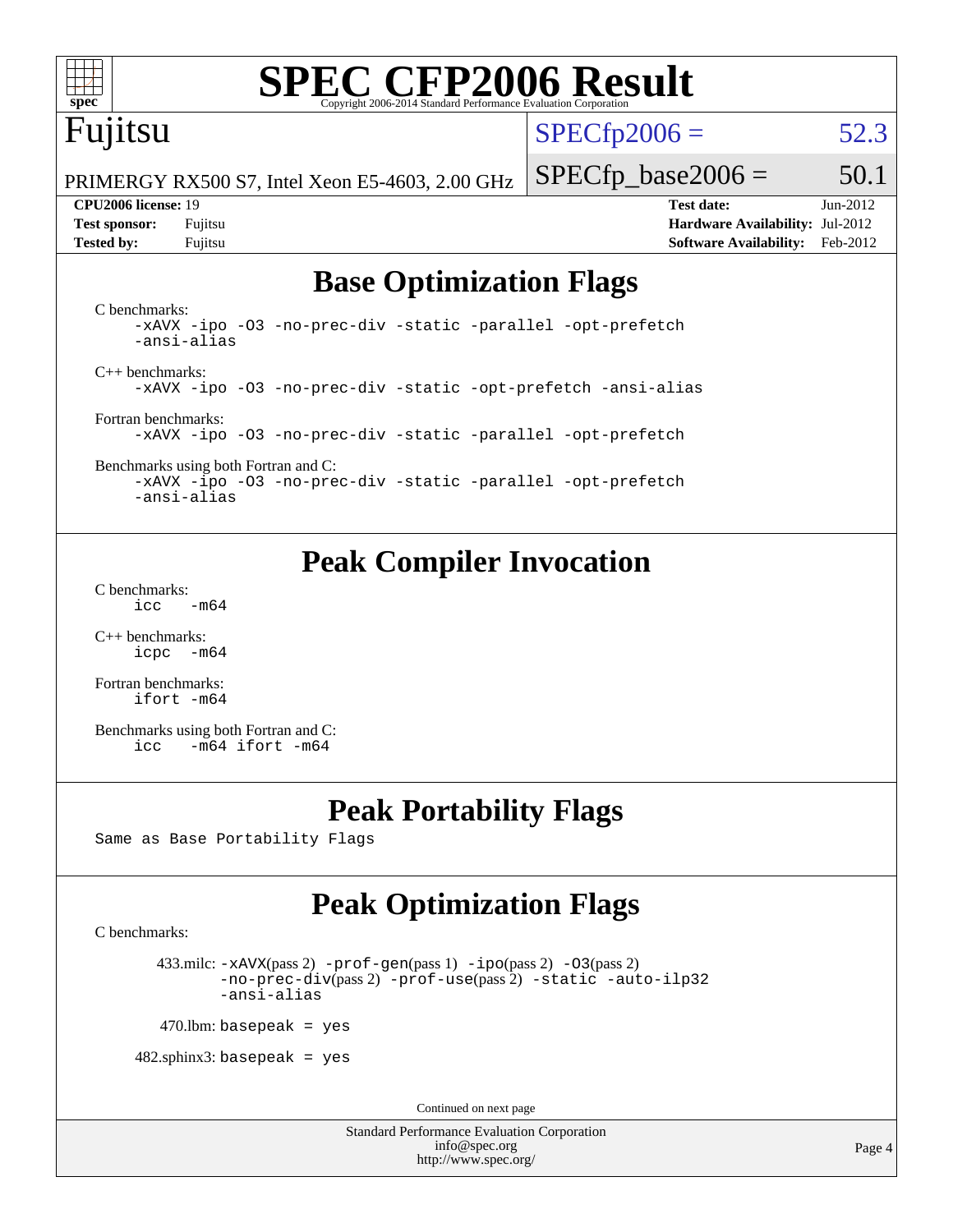

```
 447.dealII: -xSSE4.2 -ipo -O3 -no-prec-div -static -opt-prefetch
               -no-prec-div(pass 2) -prof-use(pass 2) -unroll4 -ansi-alias
Fortran benchmarks: 
      410.bwaves: -xAVX -ipo -O3 -no-prec-div -opt-prefetch -parallel
               -static
      416.gamess: -xAVX(pass 2) -prof-gen(pass 1) -ipo(pass 2) -O3(pass 2)
               -no-prec-div(pass 2) -prof-use(pass 2) -unroll2
               -inline-level=0-scalar-rep--static
      434.zeusmp: basepeak = yes
     437.leslie3d: basepeak = yes
 -xSSE4.2-prof-gen-ipo-O3(pass 2)-no-prec-div(pass 2) -prof-use(pass 2) -unroll2
               -inline-level=0 -opt-prefetch -parallel
        465.tonto: -xAVX(pass 2) -prof-gen(pass 1) -ipo(pass 2) -O3(pass 2)
               -no-prec-div(pass 2) -prof-use(pass 2) -inline-calloc
               -opt-malloc-options=3 -auto -unroll4
Benchmarks using both Fortran and C: 
     435.gromacs: basepeak = yes
 436.cactusADM:basepeak = yes 454.calculix: -xAVX -ipo -O3 -no-prec-div -auto-ilp32 -ansi-alias
        481.wrf: basepeak = yes
                    The flags files that were used to format this result can be browsed at
```
<http://www.spec.org/cpu2006/flags/Intel-ic12.1-official-linux64.20111122.html> <http://www.spec.org/cpu2006/flags/Fujitsu-Platform.20120320.html>

> Standard Performance Evaluation Corporation [info@spec.org](mailto:info@spec.org) <http://www.spec.org/>